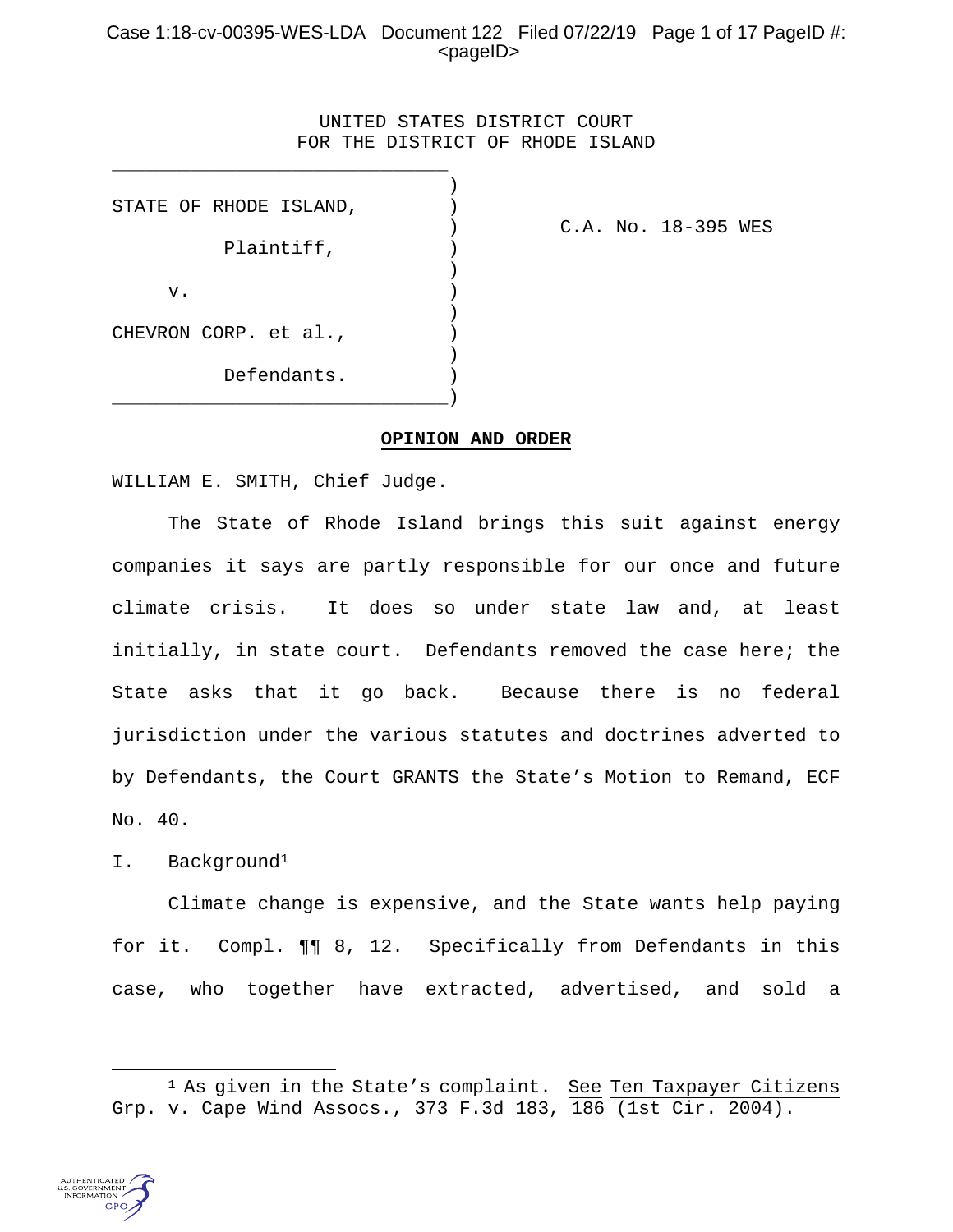# Case 1:18-cv-00395-WES-LDA Document 122 Filed 07/22/19 Page 2 of 17 PageID #: <pageID>

substantial percentage of the fossil fuels burned globally since the 1960s. Id. ¶¶ 7, 12, 19, 97. This activity has released an immense amount of greenhouse gas into the Earth's atmosphere, id., changing its climate and leading to all kinds of displacement, death (extinctions, even), and destruction, id. ¶¶ 53, 89–90, 199– 213, 216. What is more, Defendants understood the consequences of their activity decades ago, when transitioning from fossil fuels to renewable sources of energy would have saved a world of trouble. Id. ¶¶ 106–46; 184–96. But instead of sounding the alarm, Defendants went out of their way to becloud the emerging scientific consensus and further delay changes — however existentially necessary — that would in any way interfere with their multibillion-dollar profits. Id. ¶¶ 147–77. All while quietly readying their capital for the coming fallout. Id. ¶¶ 178–83.

Pleading eight state-law causes of action, the State prays in law and equity to relieve the damage Defendants have and will inflict upon all the non-federal property and natural resources in Rhode Island. Id. ¶¶ 225–315. Casualties are expected to include the State's manmade infrastructure, its roads, bridges, railroads, dams, homes, businesses, and electric grid; the location and integrity of the State's expansive coastline, along with the wildlife who call it home; the mild summers and the winters that are already barely tolerable; the State fisc, as vast sums are expended to fortify before and rebuild after the increasing and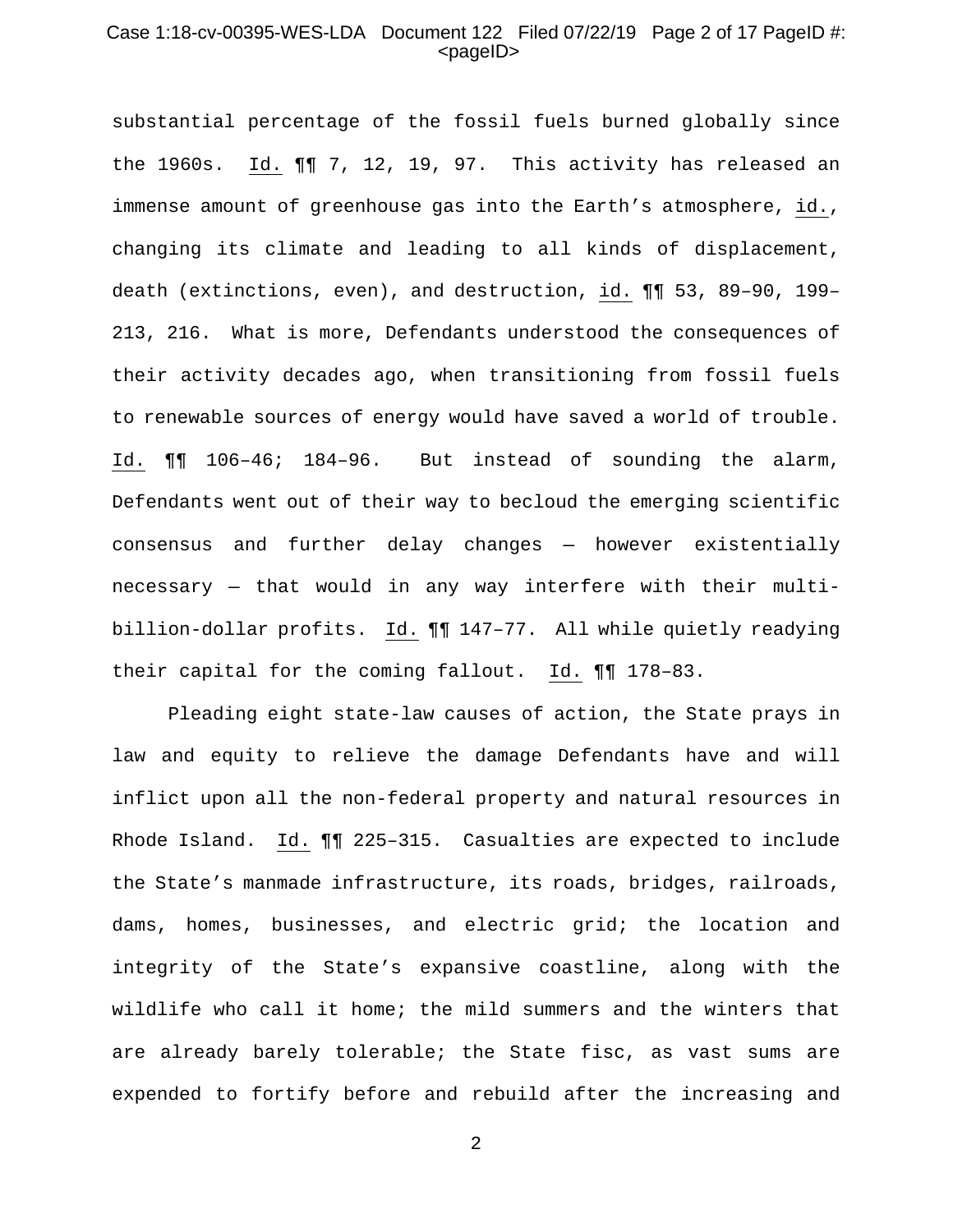#### Case 1:18-cv-00395-WES-LDA Document 122 Filed 07/22/19 Page 3 of 17 PageID #:  $<$ pageID $>$

increasingly severe weather events; and Rhode Islanders themselves, who will be injured or worse by these events. Id. ¶¶ 8, 12, 15–18, 88–93, 197–218. The State says it will have more to bear than most: Sea levels in New England are increasing three to four times faster than the global average, and many of the State's municipalities lie below the floodplain. Id. ¶¶ 59–61, 76.

This is, needless to say, an important suit for both sides. The question presently before the Court is where in our federal system it will be decided.

#### II. Discussion

Invented to protect nonresidents from state-court tribalism, 14C Charles Alan Wright & Arthur R. Miller, Federal Practice and Procedure § 3721 (rev. 4th ed. 2018), the right to remove is found in various statutes, which courts have taken to construing narrowly and against removal. Shamrock Oil & Gas Corp. v. Sheets, 313 U.S. 100, 108–09 (1941); Esposito v. Home Depot U.S.A., Inc., 590 F.3d 72, 76 (1st Cir. 2009); Rosselló–González v. Calderón-Serra, 398 F.3d 1, 11 (1st. Cir. 2004). Defendants cite several of these in their notice as bases for federal-court jurisdiction. Notice of Removal, ECF No. 1. None, however, allows Defendants to carry their burden of showing the case belongs here. See Wilson v. Republic Iron & Steel Co., 257 U.S. 92, 97 (1921) ("[D]efendant must take and carry the burden of proof, he being the actor in the removal proceeding.").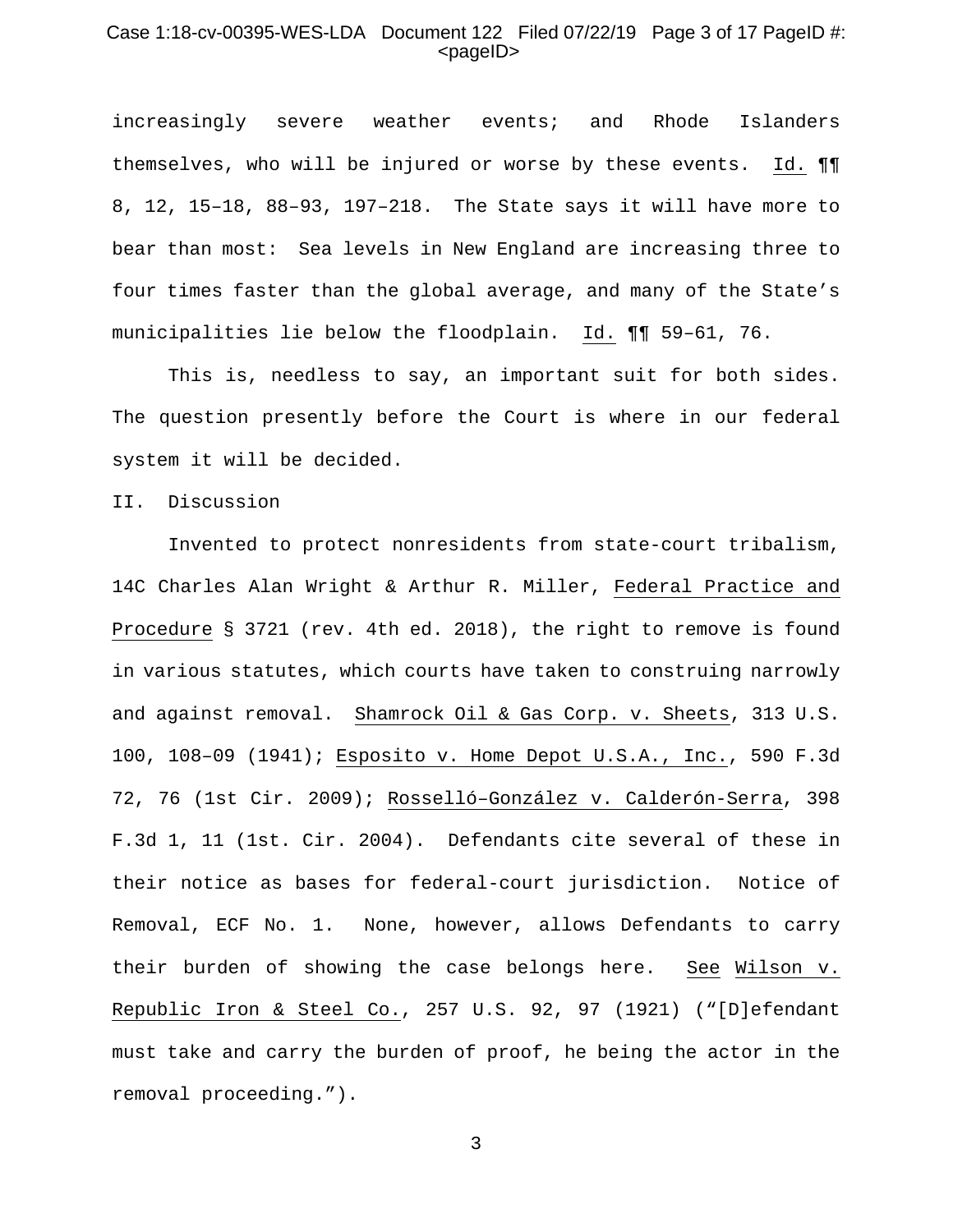# Case 1:18-cv-00395-WES-LDA Document 122 Filed 07/22/19 Page 4 of 17 PageID #:  $<$ pageID $>$

# A. General Removal

The first Defendants invoke is the general removal statute. 28 U.S.C. § 1441. Section 1441 allows a defendant to remove "any civil action brought in a State court of which the district courts of the United States have original jurisdiction." The species of original jurisdiction Defendants claim exists in this case is federal-question jurisdiction. 28 U.S.C. § 1331. They argue, in other words, that Plaintiff's case arises under federal law. Whether a case arises under federal law is governed by the wellpleaded complaint rule. Vaden v. Discover Bank, 556 U.S. 49, 60 (2009). The rule states that removal based on federal-question jurisdiction is only proper where a federal question appears on the face of a well-pleaded complaint. Caterpillar Inc. v. Williams, 482 U.S. 386, 392 (1987). This rule operationalizes the maxim that a plaintiff is the master of her complaint: She may assert certain causes of action and omit others (even ones obviously available), and thereby appeal to the jurisdiction of her choice. Merrell Dow Pharm. Inc. v. Thompson, 478 U.S. 804, 809 n.6 (1986); Caterpillar Inc., 482 U.S. at 392 ("[Plaintiff] may avoid federal jurisdiction by exclusive reliance on state law.").

The State's complaint, on its face, contains no federal question, relying as it does on only state-law causes of action. See Compl. ¶¶ 225–315. Defendants nevertheless insist that the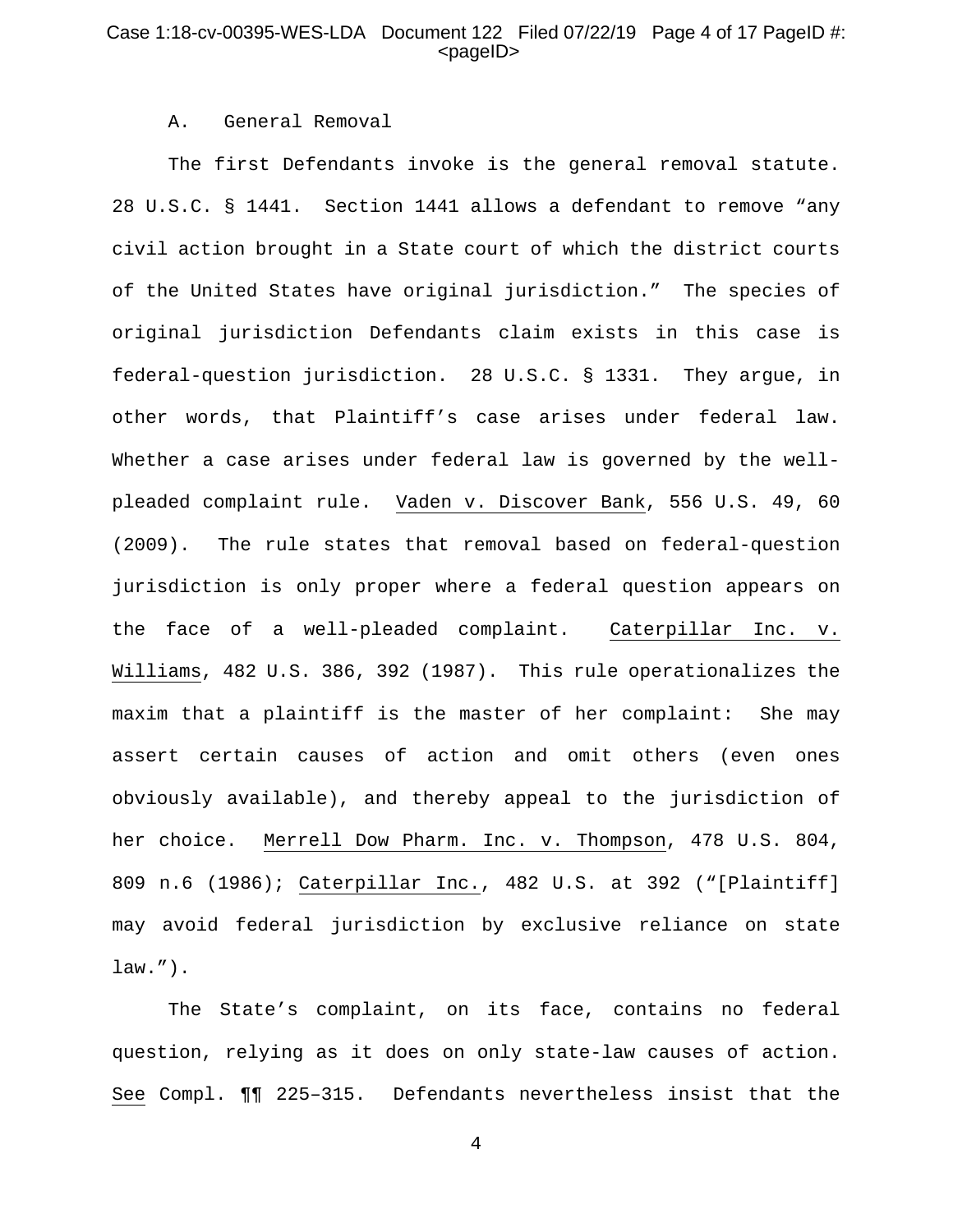# Case 1:18-cv-00395-WES-LDA Document 122 Filed 07/22/19 Page 5 of 17 PageID #: <pageID>

complaint is not well-pleaded, and that if it were, it would, in fact, evince a federal question on which to hang federal jurisdiction. Here they invoke the artful-pleading doctrine. "[A]n independent corollary of the well-pleaded complaint rule that a plaintiff may not defeat removal by omitting to plead necessary federal questions in a complaint," Franchise Tax Bd. v. Constr. Laborers Vacation Tr. for S. Cal., 463 U.S. 1, 22 (1983), the artful-pleading doctrine is "designed to prevent a plaintiff from unfairly placing a thumb on the jurisdictional scales," López– Muñoz v. Triple–S Salud, Inc., 754 F.3d 1, 5 (1st Cir. 2014). See Wright & Miller, supra, § 3722.1. According to Defendants, the State uses two strains of artifice in an attempt to keep its case in state court: one based on complete preemption, the other on a substantial federal question. See Wright & Miller, supra, § 3722.1 (discussing the three types of case in which the artful pleading doctrine has applied).

#### 1. Complete Preemption

Taking these in turn, Defendants first argue — and two district courts have recently held — that a state's public-nuisance claim premised on the effects of climate change is "necessarily governed by federal common law." California v. BP P.L.C., Nos. C 17-06011 WHA, C 17-06012 WHA, 2018 WL 1064293, at \*2 (N.D. Cal. Feb. 27, 2018); accord City of New York v. BP P.L.C., 325 F. Supp. 3d 466, 471–72 (S.D.N.Y. 2018). Defendants, in essence, want the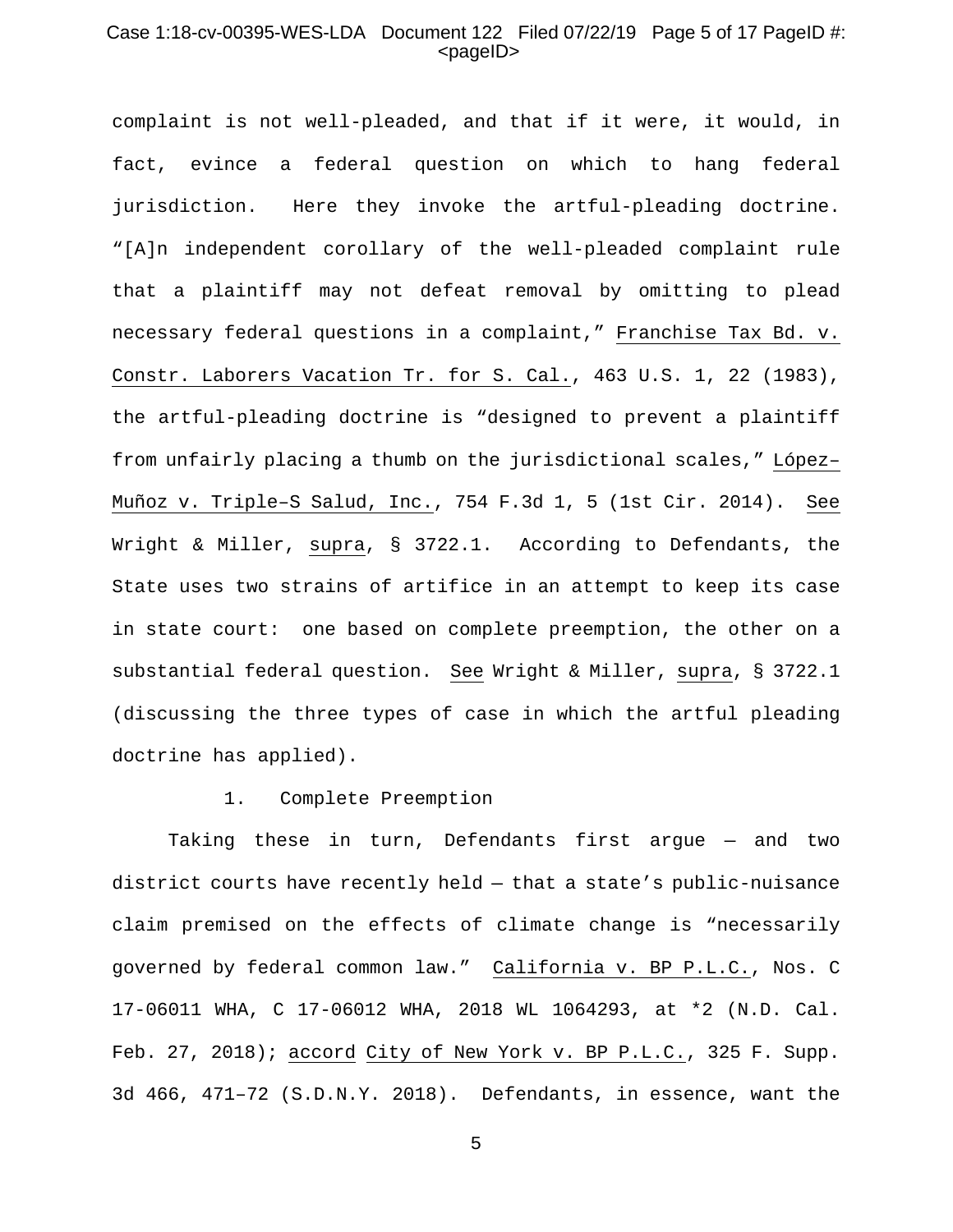# Case 1:18-cv-00395-WES-LDA Document 122 Filed 07/22/19 Page 6 of 17 PageID #:  $<$ pageID $>$

Court to peek beneath the purported state-law façade of the State's public-nuisance claim, see the claim for what it would need to be to have a chance at viability, and convert it to that (i.e., into a claim based on federal common law) for purposes of the present jurisdictional analysis. The problem for Defendants is that there is nothing in the artful-pleading doctrine that sanctions this particular transformation.

The closest the doctrine gets to doing so is called complete preemption. Compare Defs.' Opp'n to Pl.'s Mot. to Remand 9, ECF No. 87 ("[T]he Complaint pleads claims that arise, if at all, under federal common law . . . .") and id. at 19 ("[Plaintiff's claims] are necessarily governed by federal common law."), with Franchise Tax Bd., 463 U.S. at 24 ("[I]f a federal cause of action completely preempts a state cause of action any complaint that comes within the scope of the federal cause of action necessarily 'arises under' federal law."); see also Mayor of Balt. v. BP P.L.C., Civil Action No. ELH-18-2357, 2019 WL 2436848, at \*6–7 (D. Md. June 20, 2019). Complete preemption is different from ordinary preemption, which is a defense and therefore does not provide a basis for removal, "even if the defense is anticipated in the plaintiff's complaint, and even if both parties admit that the defense is the only question truly at issue in the case." Franchise Tax Bd., 463 U.S.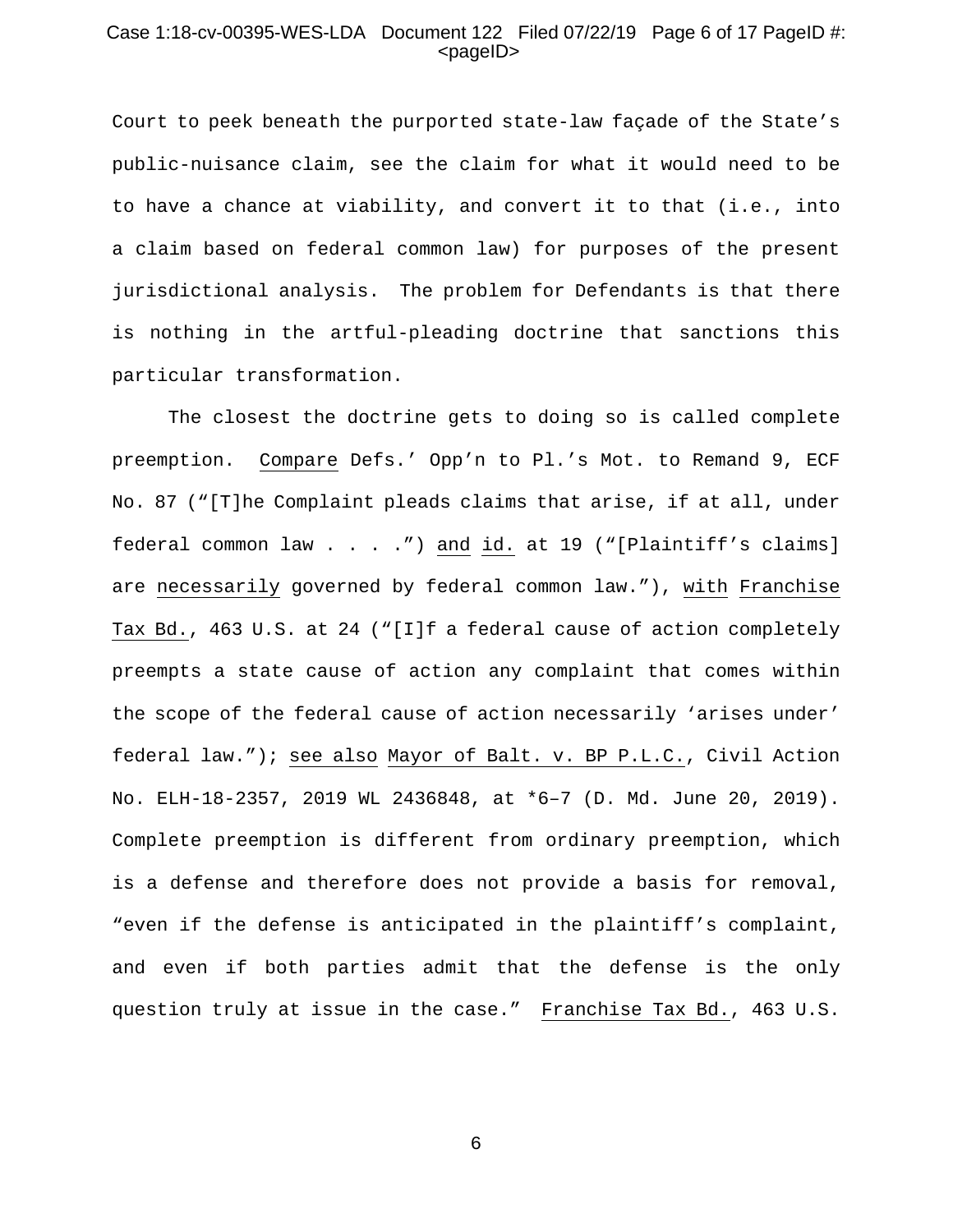# Case 1:18-cv-00395-WES-LDA Document 122 Filed 07/22/19 Page 7 of 17 PageID #:  $<$ pageID $>$

at  $14$ ,  $24.2$  $24.2$  It is a difference of kind, moreover, not degree: complete preemption is jurisdictional. López–Muñoz, 754 F.3d at 5; Lehmann v. Brown, 230 F.3d 916, 919–920 (7th Cir. 2000); Wright & Miller, supra, § 3722.2. When a state-law cause of action is completely preempted, it "transmogrifies" into, Lawless v. Steward Health Care Sys., LLC, 894 F.3d 9, 17–18 (1st Cir. 2018), or less dramatically, "is considered, from its inception, a federal claim, and therefore arises under federal law," Caterpillar Inc., 482 U.S. at 393. The claim is then removable pursuant to Section 1441. Beneficial Nat'l Bank v. Anderson, 539 U.S. 1, 8 (2003).

Congress, not the federal courts, initiates this "extreme and unusual" mechanism. Fayard v. Ne. Vehicle Servs., LLC, 533 F.3d 42, 47–49 (1st Cir. 2008); see, e.g., Beneficial Nat'l Bank, 539 U.S. at 8 ("[W]here this Court has found complete pre-emption . . . the federal statutes at issue provided the exclusive cause

l

<span id="page-6-0"></span><sup>2</sup> Defendants cite Boyle v. United Technologies Corp. early in their brief, and highlighted it at oral argument, as recommending that this Court consider the State's suit as one implicating "uniquely federal interests" and consequently governed by federal common law. 487 U.S. 500, 504 (1988). Boyle was not a removal case, but rather one brought in diversity, where the Court held that federal common law regarding the performance of federal procurement contracts preempts, in the ordinary sense, state tort law. Id. at 502, 507–08, 512. Boyle therefore does not help Defendants. And although of no legal moment, it is nonetheless a matter of historical interest that out of all his opinions, Boyle was the one Justice Scalia would have most liked to have had back. Gil Seinfeld, The Good, the Bad, and the Ugly: Reflections of a Counterclerk, 114 Mich. L. Rev. First Impressions 111, 115 & n. 9 (2016).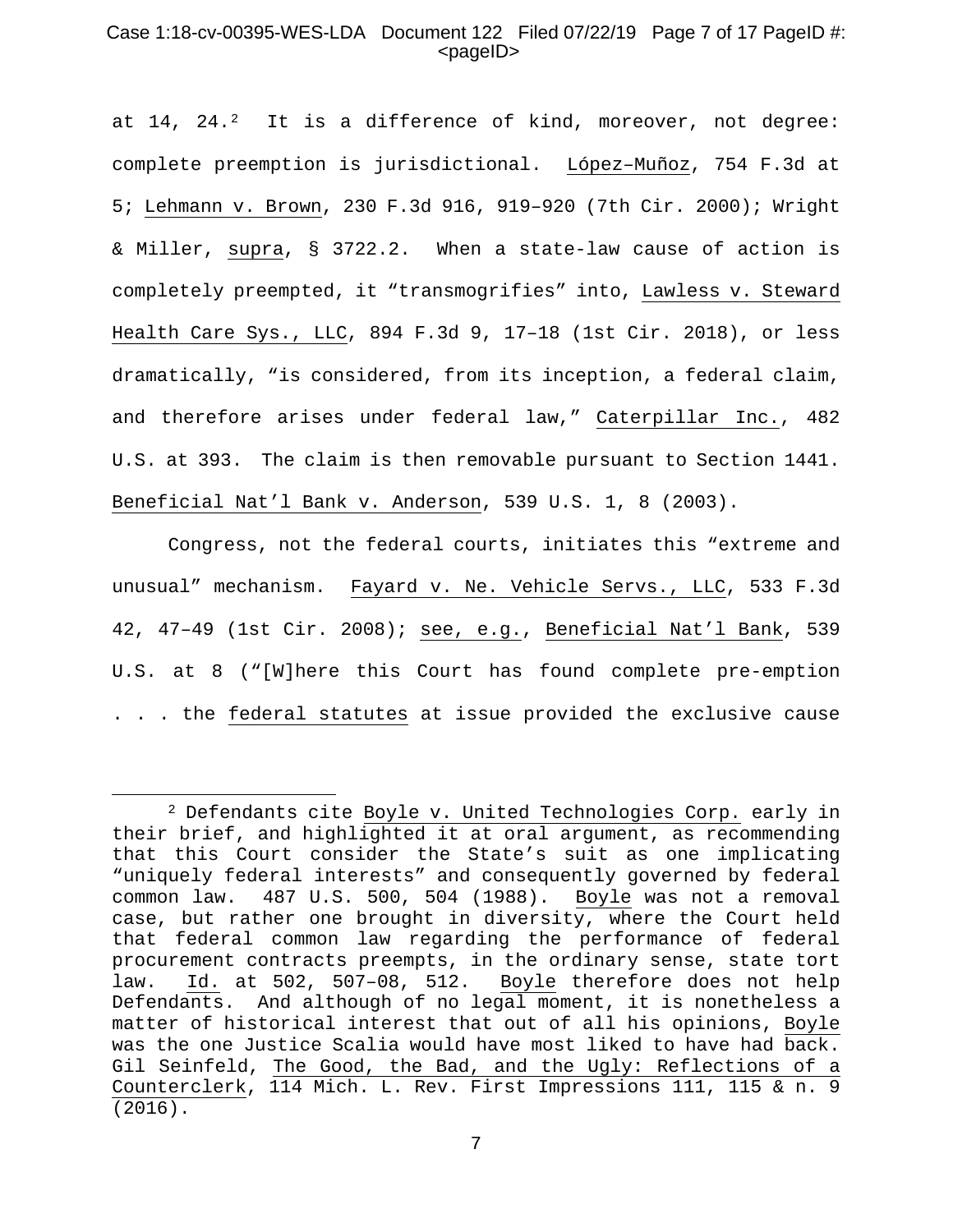# Case 1:18-cv-00395-WES-LDA Document 122 Filed 07/22/19 Page 8 of 17 PageID #:  $<$ pageID $>$

of action for the claim asserted and also set forth procedures and remedies governing that cause of action." (emphasis added)); Caterpillar Inc., 482 U.S. at 393 ("On occasion, the Court has concluded that the pre-emptive force of a statute is so extraordinary that it converts an ordinary state common-law complaint into one stating a federal claim for purposes of the well-pleaded complaint rule." (quotation marks omitted) (emphasis added)); Metro. Life Ins. Co. v. Taylor, 481 U.S. 58, 63–64 (1987) ("Congress may so completely pre-empt a particular area that any civil complaint raising this select group of claims is necessarily federal in character." (emphasis added)); López–Muñoz, 754 F.3d at 5 ("The linchpin of the complete preemption analysis is whether Congress intended that federal law provide the exclusive cause of action for the claims asserted by the plaintiff." (emphasis added)); Fayard, 533 F.3d at 45 ("Complete preemption is a shorthand for the doctrine that in certain matters Congress so strongly intended an exclusive federal cause of action that what a plaintiff calls a state law claim is to be recharacterized as a federal claim." (first emphasis added)); Marcus v. AT&T Corp., 138 F.3d 46, 55 (2d Cir. 1998) ("[T]here is no complete preemption without a clear statement to that effect from Congress." (emphasis added)); Wright & Miller, supra, § 3722.2 ("In concluding that a claim is completely preempted, a federal court finds that Congress desired not just to provide a federal defense to a state-law claim but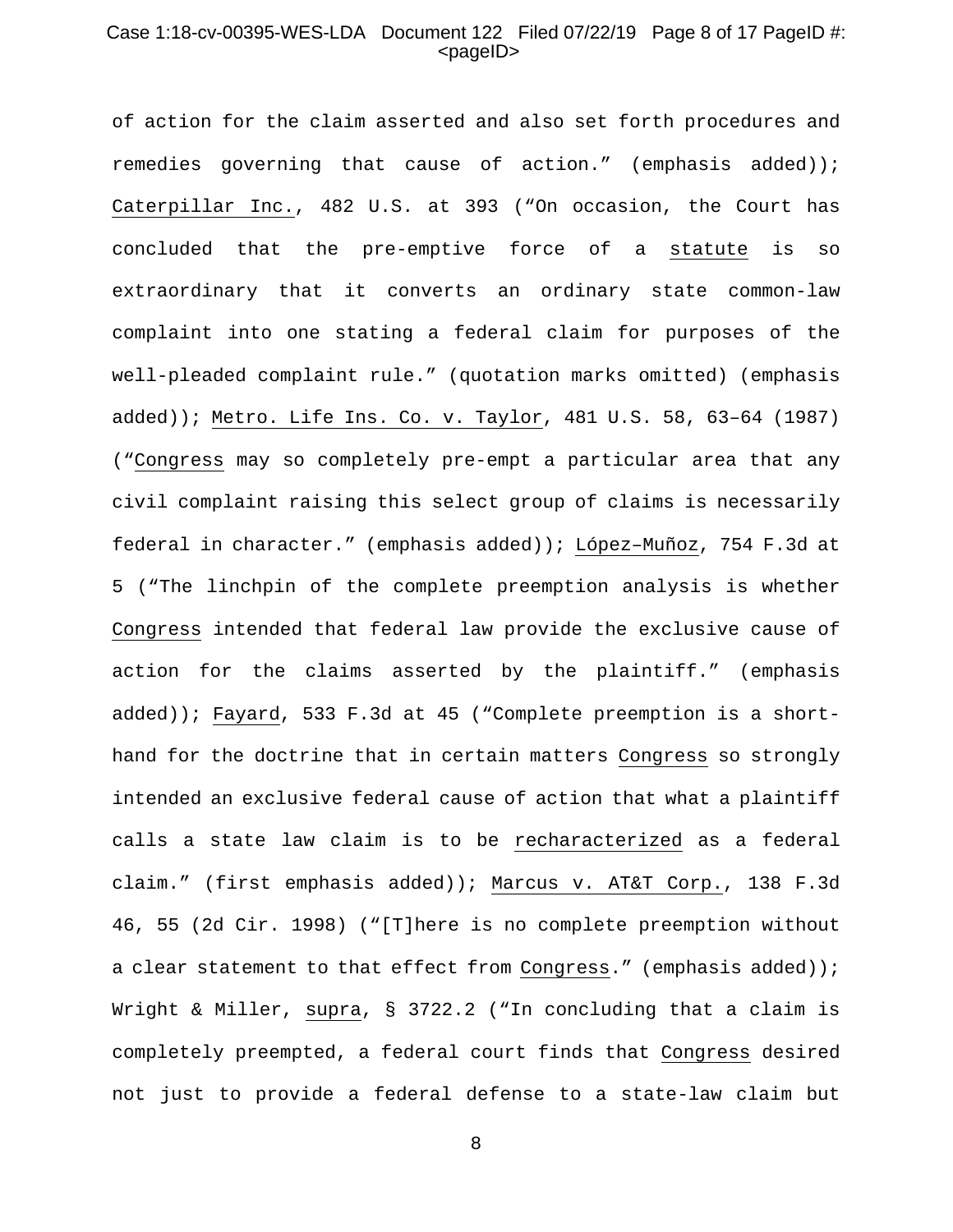### Case 1:18-cv-00395-WES-LDA Document 122 Filed 07/22/19 Page 9 of 17 PageID #:  $<$ pageID $>$

also to replace the state-law claim with a federal law claim . . . ." (emphasis added)). Without a federal statute wielding or authorizing the federal courts to wield — "extraordinary preemptive power," there can be no complete preemption. Metro. Life Ins. Co., 481 U.S. at 65.

Defendants are right that transborder air and water disputes are one of the limited areas where federal common law survived Erie R. Co. v. Tompkins, 304 U.S. 64, 78 (1938). See, e.g., Am. Elec. Power Co. v. Connecticut, 564 U.S. 410, 420–21 (2011); Illinois v. City of Milwaukee, 406 U.S. 91, 103 (1972) ("When we deal with air and water in their ambient or interstate aspects, there is a federal common law."). At least some of it, though, has been displaced by the Clean Air Act ("CAA"). See Am. Elec. Power Co., 564 U.S. at 424 (holding that "the Clean Air Act and the EPA actions it authorizes displace any federal common law right to seek abatement of carbon-dioxide emissions from fossil-fuel fired power plants"); Native Village of Kivalina v. ExxonMobil Corp., 696 F.3d 849, 856–58 (9th Cir. 2012). But whether displaced or not, environmental federal common law does not — absent congressional say-so — completely preempt the State's publicnuisance claim, and therefore provides no basis for removal. Cf. Marcus, 138 F.3d at 54 ("After Metropolitan Life, it would be disingenuous to maintain that, while the [Federal Communications Act of 1934] does not preempt state law claims directly, it manages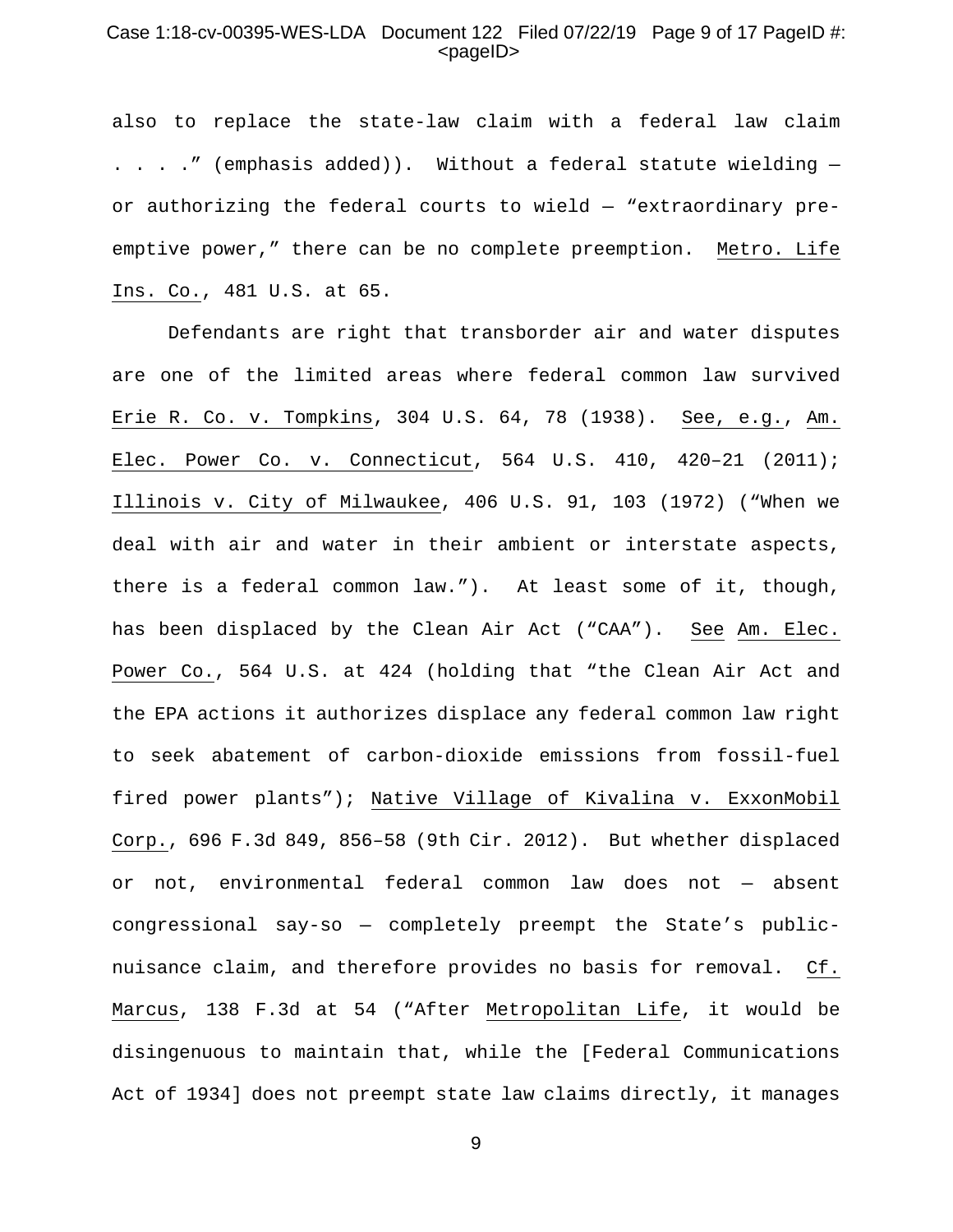# Case 1:18-cv-00395-WES-LDA Document 122 Filed 07/22/19 Page 10 of 17 PageID #:  $<$ pageID $>$

to do so indirectly under the guise of federal common law.").

With respect to the CAA, Defendants argue it too completely preempts the State's claims. The statutes that have been found to completely preempt state-law causes of action — the Employee Retirement Income Security Act, for example, see Metro. Life Ins. Co., 481 U.S. at 67 — all do two things: They "provide[] the exclusive cause of action for the claim asserted and also set forth procedures and remedies governing that cause of action." Beneficial Nat'l Bank, 539 U.S. at 8; Fayard, 533 F.3d at 47 ("For complete preemption, the critical question is whether federal law provides an exclusive substitute federal cause of action that a federal court (or possibly a federal agency) can employ for the kind of claim or wrong at issue."). Defendants fail to point to where in the CAA this happens. As far as the Court can tell, the CAA authorizes nothing like the State's claims, much less to the exclusion of those sounding in state law. In fact, the CAA itself says that controlling air pollution "is the primary responsibility of States and local governments." 42 U.S.C. § 7401(a)(3); see Am. Elec. Power Co., 564 U.S. at 428 ("The Act envisions extensive cooperation between federal and state authorities . . . ."); EPA v. EME Homer City Generation, L.P., 572 U.S. 489, 537 (2014) (Scalia, J., dissenting) ("Down to its very core, the Clean Air Act sets forth a federalism-focused regulatory strategy.").

Furthermore, in its section providing for citizen suits, the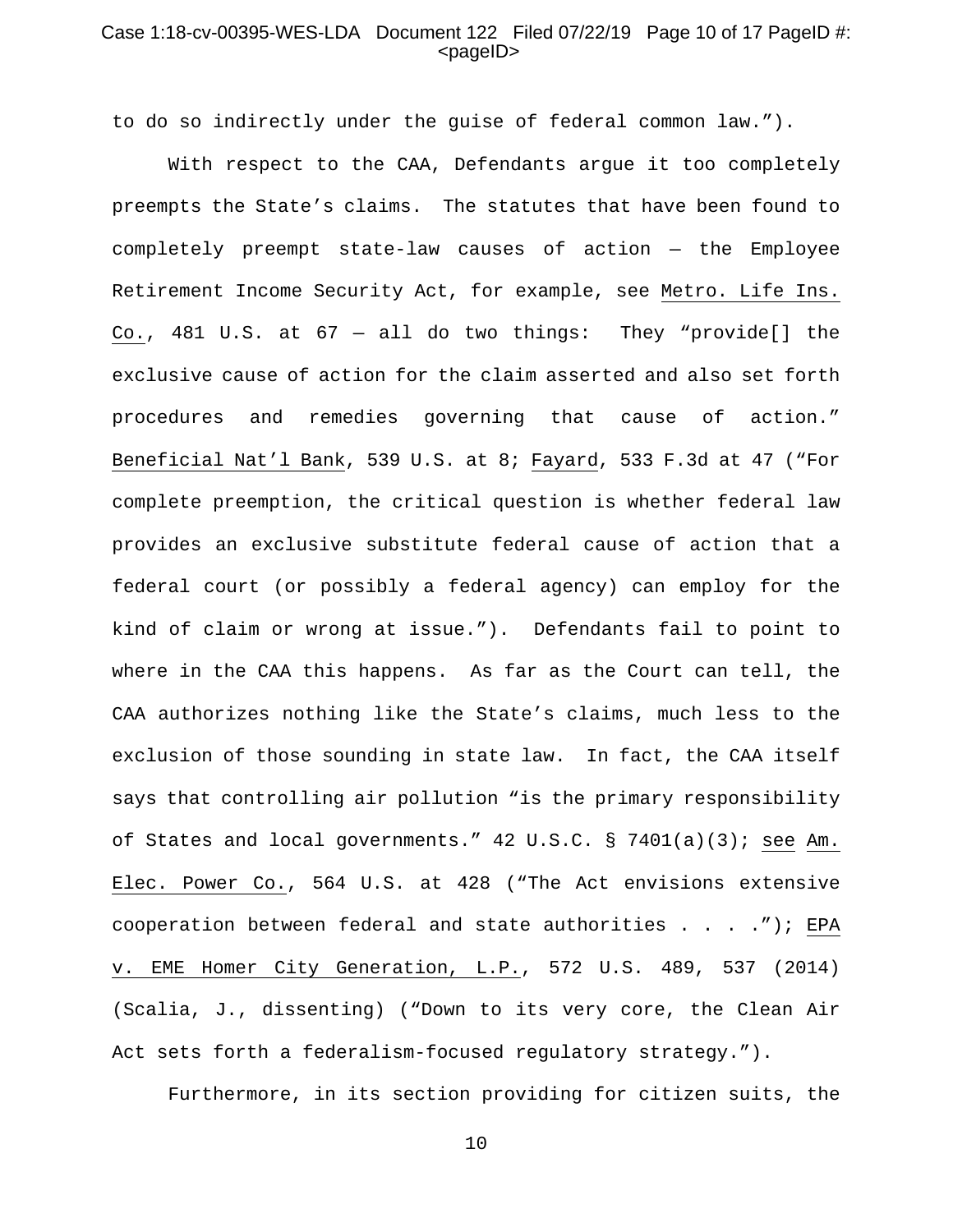#### Case 1:18-cv-00395-WES-LDA Document 122 Filed 07/22/19 Page 11 of 17 PageID #:  $<$ pageID $>$

CAA saves "any right which any person (or class of persons) may have under any statute or common law to seek enforcement of any emission standard or limitation or to seek any other relief." 42 U.S.C. § 7604(e). One circuit court has taken this language as an indication that "Congress did not wish to abolish state control" over remediating air pollution. Her Majesty the Queen in Right v. City of Detroit, 874 F.2d 332, 343 (6th Cir. 1989); see also Am. Fuel & Petrochemical Mfrs. v. O'Keefe, 903 F.3d 903 (9th Cir. 2018) ("Air pollution prevention falls under the broad police powers of the states, which include the power to protect the health of citizens in the state." (quotation marks omitted)). Elsewhere, the Act protects "the right of any State or political subdivision thereof to adopt or enforce (1) any standard or limitation respecting emissions of air pollutants or (2) any requirement respecting control or abatement of air pollution . . . ." 42 U.S.C. § 7416. A statute that goes so far out of its way to preserve state prerogatives cannot be said to be an expression of Congress's "extraordinary pre-emptive power" to convert state-law into federal-law claims. Metro. Life Ins. Co., 481 U.S. at 65. No court has so held, and neither will this one.<sup>[3](#page-10-0)</sup>

 $\overline{\phantom{a}}$ 

<span id="page-10-0"></span><sup>3</sup> Defendants toss in an argument that the foreign-affairs doctrine completely preempts the State's claims. The Court finds this argument without a plausible legal basis. See Mayor of Balt., 2019 WL 2436848, at \*12 ("[T]he foreign affairs doctrine is inapposite in the complete preemption context." (quotation marks omitted)).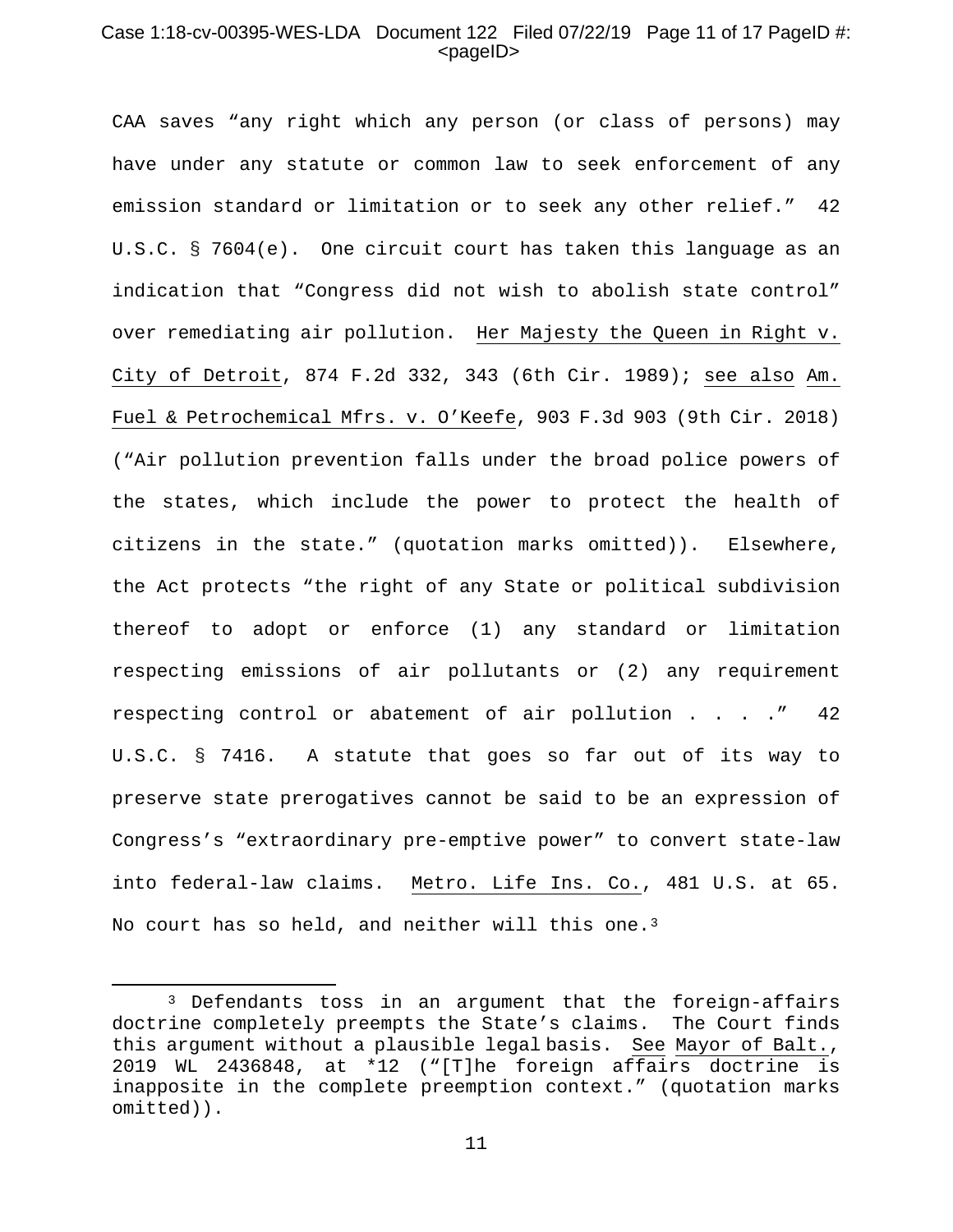# Case 1:18-cv-00395-WES-LDA Document 122 Filed 07/22/19 Page 12 of 17 PageID #:  $<$ pageID $>$

# 2. Grable Jurisdiction

There is, as mentioned above, a second brand of artful pleading of which Defendants accuse the State. They aver the State has hid within their state-law claims a "federal issue, actually disputed and substantial, which a federal forum may entertain without disturbing any congressionally approved balance of federal and state judicial responsibilities." Grable & Sons Metal Prods., Inc. v. Darue Eng'g & Mfg., 545 U.S. 308, 314 (2005). If complete preemption is a state-law cloche covering a federal-law dish, Grable jurisdiction is a state-law recipe requiring a federal-law ingredient. Although the latter, like the former, is rare. See Empire Healthchoice Assurance, Inc. v. McVeigh, 547 U.S. 677, 699 (2006) (describing Grable jurisdiction as lying in a "special and small category" of cases). And it too does not exist here, because Defendants have not located "a right or immunity created by the Constitution or laws of the United States" that is "an element and an essential one, of the [State]'s cause[s] of action." Gully v. First Nat. Bank in Meridian, 299 U.S. 109, 112 (1936).

The State's are thoroughly state-law claims. Compl ¶¶ 225– 315. The rights, duties, and rules of decision implicated by the complaint are all supplied by state law, without reference to anything federal. See id. Defendants' best cases are all distinguishable on this point. See Gunn v. Minton, 568 U.S. 251, 259 (2013) (finding Grable jurisdiction lies where "[t]o prevail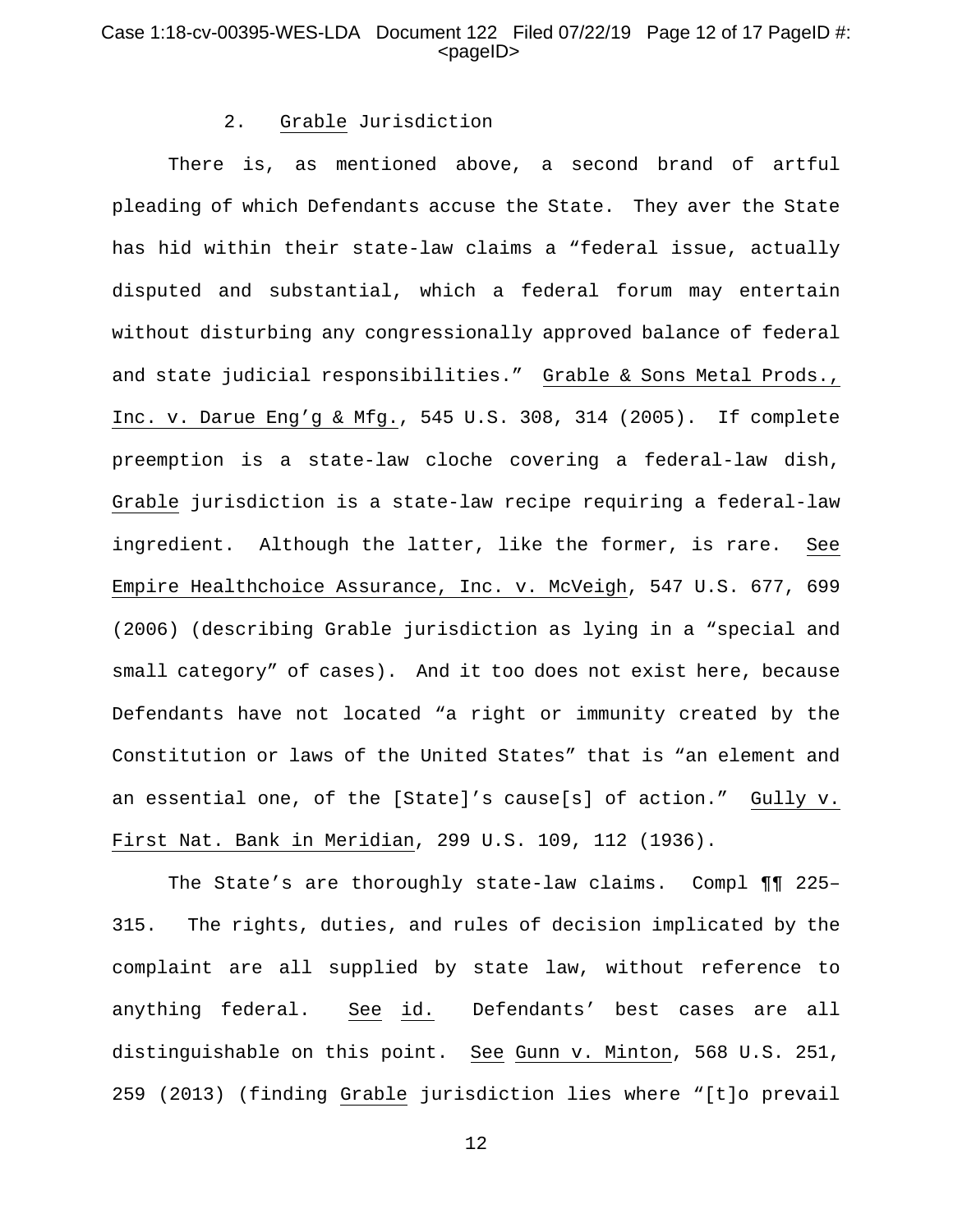# Case 1:18-cv-00395-WES-LDA Document 122 Filed 07/22/19 Page 13 of 17 PageID #:  $<$ pageID $>$

on his legal malpractice claim . . . [plaintiff] must show that he would have prevailed in his federal patent infringement case . . . [which] will necessarily require application of patent law to the facts of [his] case"); Grable, 545 U.S. at 314–15 (same where plaintiff "premised its superior title claim on a failure by the IRS to give it adequate notice, as defined by federal law"); Bd. of Comm'rs v. Tenn. Gas Pipeline Co., 850 F.3d 714, 722 (5th Cir. 2017) (same where "[plaintiff's] complaint draws on federal law as the exclusive basis for holding [d]efendants liable for some of their actions"); One & Ken Valley Hous. Grp. v. Me. State Hous. Auth., 716 F.3d 218, 225 (1st Cir. 2013) (same where "the "dispute . . . turn[s] on the interpretation of a contract provision approved by a federal agency pursuant to a federal statutory scheme" (quotation marks omitted)); R.I. Fishermen's All., Inc. v. R.I. Dep't of Envtl. Mgmt., 585 F.3d 42, 50 (1st Cir. 2009) (same where the federal question "is inherent in the state-law question itself because the state statute expressly references federal law").

By mentioning foreign affairs, federal regulations, and the navigable waters of the United States, Defendants seek to raise issues that they may press in the course of this litigation, but that are not perforce presented by the State's claims. Accord Cty. of San Mateo v. Chevron Corp., 294 F. Supp. 3d 934, 938 (N.D. Cal. 2018) (declining to exercise Grable jurisdiction where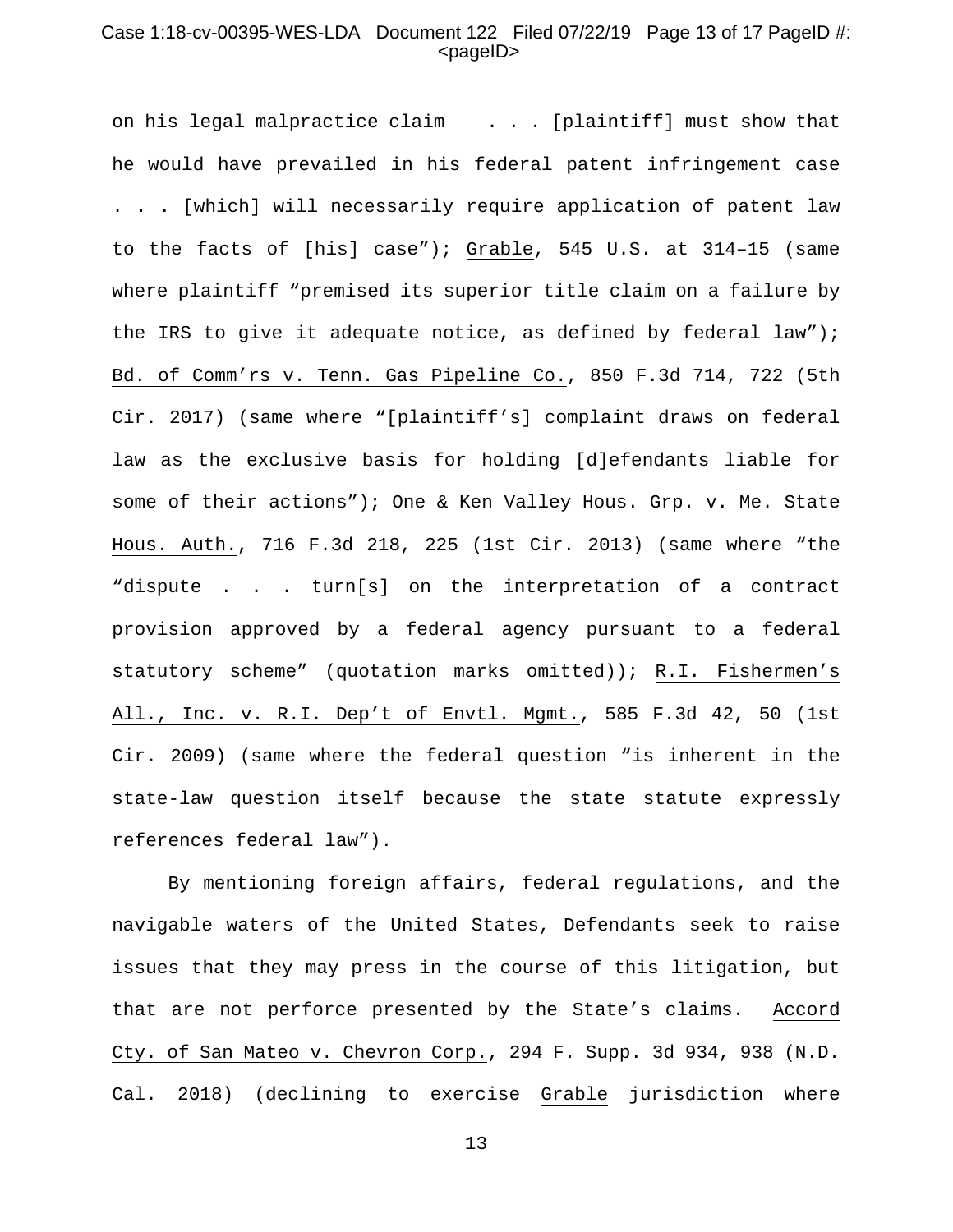# Case 1:18-cv-00395-WES-LDA Document 122 Filed 07/22/19 Page 14 of 17 PageID #:  $<$ pageID $>$

"defendants have not pointed to a specific issue of federal law that must necessarily be resolved to adjudicate the state law claims" and instead "mostly gesture to federal law and federal concerns in a generalized way"); cf. R.I. Fishermen's All., 585 F.3d at 49 (upholding exercise of Grable jurisdiction where it was "not logically possible for the plaintiffs to prevail on [their] cause of action without affirmatively answering the embedded question of . . . federal law"). These are, if anything, premature defenses, which even if ultimately decisive, cannot support removal. See Merrell Dow, 478 U.S. at 808 ("A defense that raises a federal question is inadequate to confer federal jurisdiction."); Franchise Tax Bd., 463 U.S. at 13 (holding that state-law claim did not support federal jurisdiction where "California law establish[ed] . . . [the relevant] set of conditions, without reference to federal law . . . [which would] become[] relevant only by way of a defense to an obligation created entirely by state law, and then only if appellant has made out a valid claim for relief under state law"). Nor, for that matter, can the novelty of this suite of issues as applied to claims like the State's. Merrell Dow, 478 U.S. at 817.

# B. Less-General Removal

The Court will be brief in dismissing Defendants' arguments under bespoke jurisdictional law. The Outer Continental Shelf Lands Act does not grant federal jurisdiction here, see 43 U.S.C.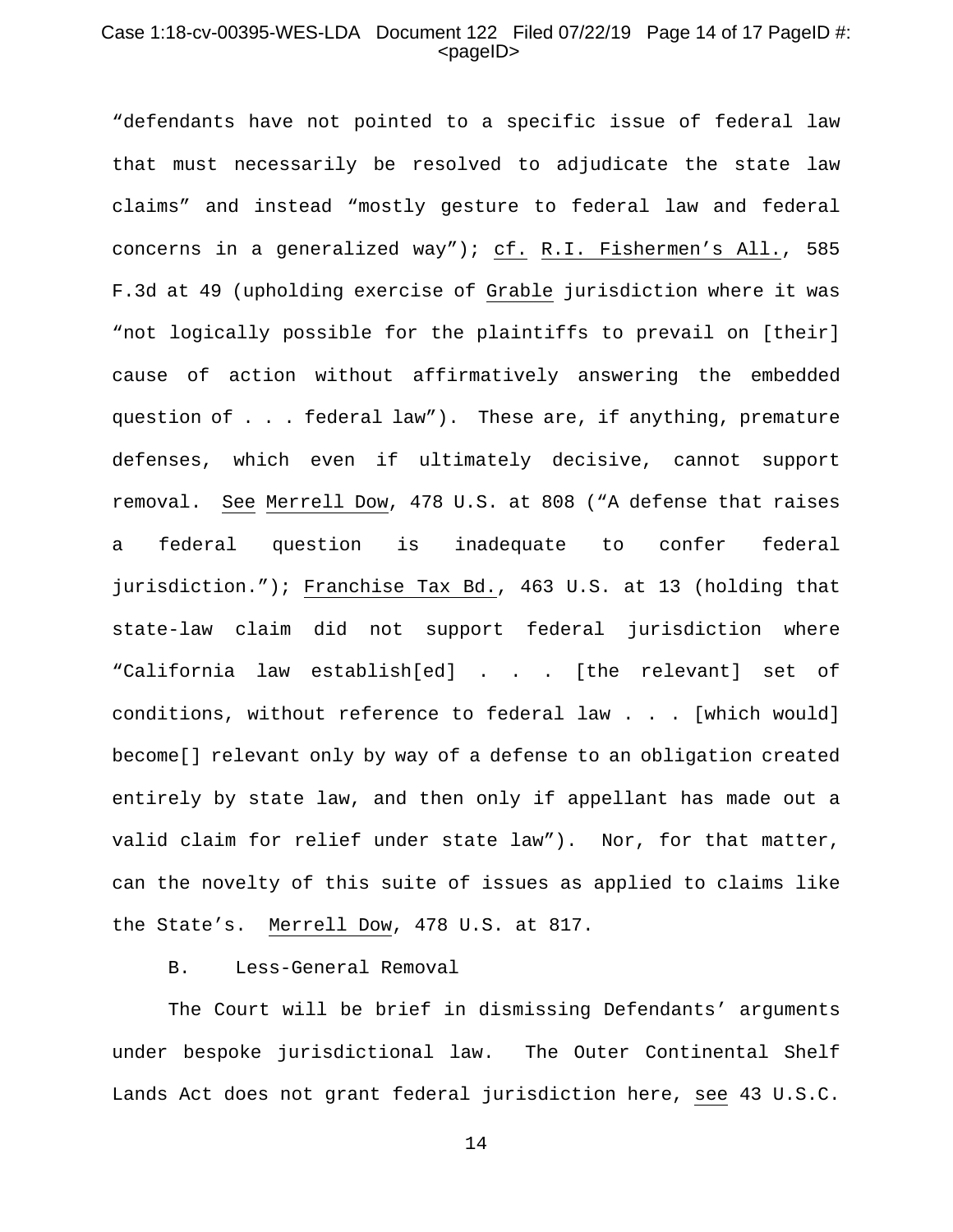# Case 1:18-cv-00395-WES-LDA Document 122 Filed 07/22/19 Page 15 of 17 PageID #:  $<$ pageID $>$

§ 1349(b): Defendants' operations on the Outer Continental Shelf may have contributed to the State's injuries; however, Defendants have not shown that these injuries would not have occurred but for those operations. See In re DEEPWATER HORIZON, 745 F.3d 157, 163– 64 (5th Cir. 2014). There is no federal-enclave jurisdiction: Although federal land used "for the Erection of Forts, Magazines, Arsenals, dock-Yards, and other needful Buildings," U.S. Const. art. I, § 8, cl. 17, exists in Rhode Island, and elsewhere may have been the site of Defendants' activities, the State's claims did not arise there, especially since its complaint avoids seeking relief for damages to any federal lands. See Washington v. Monsanto Co., 274 F. Supp. 3d 1125, 1132 (W.D. Wash. 2017) (holding that exercise of federal-enclave jurisdiction improper where "Washington avowedly does not seek relief for [toxic-chemical] contamination of federal territories").

No causal connection between any actions Defendants took while "acting under" federal officers or agencies and the allegations supporting the State's claims means there are not grounds for federal-officer removal, 28 U.S.C. § 1442(a)(1): Defendants cannot show the alleged promotion and sale of fossil fuels abetted by a sophisticated misinformation campaign were "justified by [their] federal duty." Mesa v. California, 489 U.S. 121, 131–32 (1989). They are also unable to show removal is proper under the bankruptcy-removal statute, 28 U.S.C. § 1452(a), or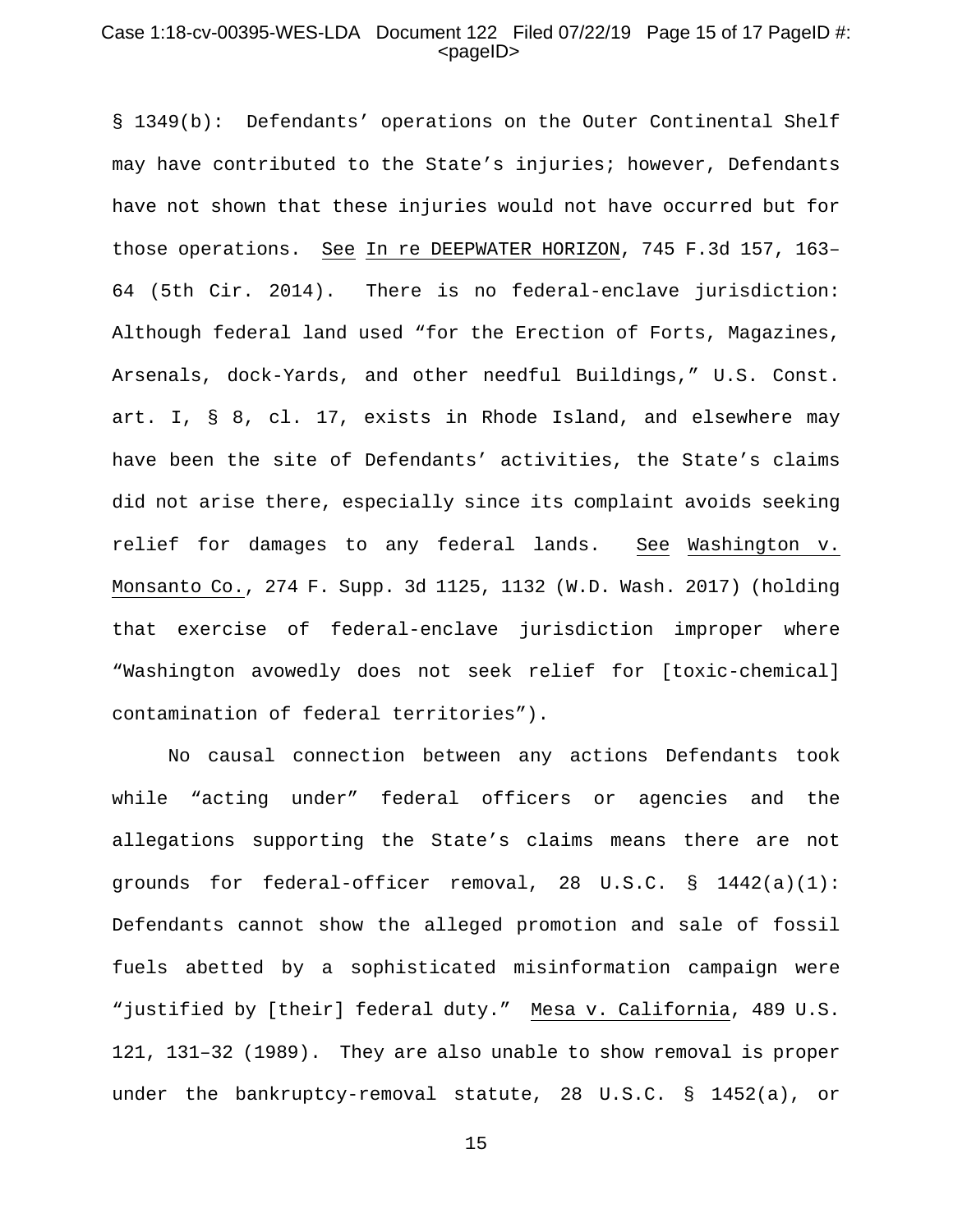# Case 1:18-cv-00395-WES-LDA Document 122 Filed 07/22/19 Page 16 of 17 PageID #:  $<$ pageID $>$

because of admiralty jurisdiction, 28 U.S.C. § 1333(1). Not the former because this is an action "designed primarily to protect the public safety and welfare." McMullen v. Sevigny (In re McMullen), 386 F.3d 320, 325 (1st Cir. 2004); see 28 U.S.C. § 1452(a) (excepting from bankruptcy removal any "civil action by a governmental unit to enforce such governmental unit's police or regulatory power"); In re Methyl Tertiary Butyl Ether ("MTBE") Prods. Liab. Litig., 488 F.3d 112, 133 (2d Cir. 2007) (rejecting bankruptcy removal in cases whose "clear goal . . . [was] to remedy and prevent environmental damage with potentially serious consequences for public health, a significant area of state policy"). And not the latter either because state-law claims cannot be removed based solely on federal admiralty jurisdiction. See, e.g., Coronel v. AK Victory, 1 F. Supp. 3d 1175, 1187–88 (W.D. Wash. 2014); Gonzalez v. Red Hook Container Terminal LLC, 16-CV-5104 (NGG) (RER), 2016 WL 7322335, at \*3 (E.D.N.Y. Dec. 15, 2016) (relying on "longstanding precedent holding that admiralty issues, standing alone, are insufficient to make a case removable"). III. Conclusion

Federal jurisdiction is finite. See, e.g., U.S. Const. art.

III, § 2, cl. 1. So while this Court thinks itself a fine place to litigate, the law is clear that the State can take its business elsewhere if it wants — by pleading around federal jurisdiction unless Defendants provide a valid reason to force removal under